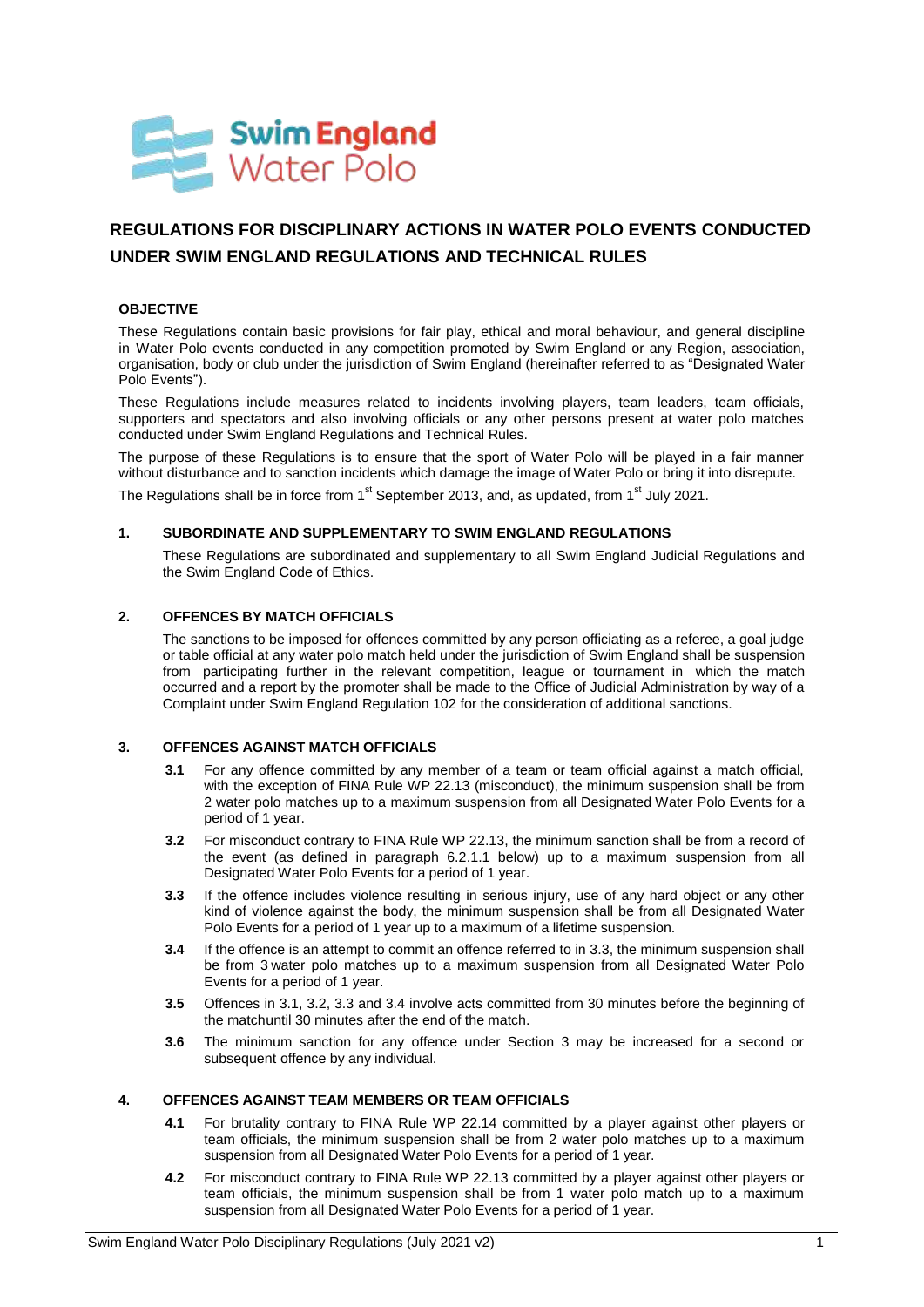- **4.3** If the offence in either 4.1 or 4.2 is committed by a team official against any player or team official, the minimum suspension shall be from 2 water polo matches up to a maximum of a lifetime suspension from all Designated Water Polo Events.
- **4.4** If the offence in either 4.1 or 4.2 is committed by any other person, the minimum sanction shall beexpulsion from the venue up to a maximum of a lifetime suspension of the right to attend all Designated Water Polo Events.
- **4.5** The minimum sanction for any offence under Section 4 may be increased for a second or subsequent offence by any individual.

## **5. OTHER OFFENCES**

- **5.1** For any offence committed by any team member or team official against media representatives, spectators, pool staff or any other person present in the venue at the time of a match, the minimum suspension shallbe from all Designated Water Polo Events for a period of 1 year up to a maximum of a lifetime suspension of the right to attend all Designated Water Polo Events.
- **5.2** For verbal or written statements of an abusive kind or nature and directed against Swim England, or any Region, County, local association or league, any organiser, authority or any other person, and which are not elsewhere covered in these Regulations, the minimum sanction shall be suspension from 3 water polo matches up to a maximum of suspension from all Designated Water Polo Events for a period of 1 year.
- **5.3** The minimum sanction for any offence under Section 5 may be increased for a second offence by any individual.

# **6. PROCEDURES FOR SANCTIONS**

- **6.1 Sanctions imposed by the Office of Judicial Administration or a Water Polo Delegate**
	- **6.1.1** Swim England Regulation 107 contains provisions for Swim England, through the Office of Judicial Administration or a Water Polo Delegate, to apply an automatic sanction to any member of Swim England of suspension from a specified number of water polo matches promoted by Swim England and/or the relevant Region, County, local association or league, for a breach of FINA Rules regarding:
		- Misconduct, including the use of unacceptable language, aggressive or persistent foul play, to refuse obedience to or show disrespect for a referee or official, or behaviour against the spirit of the Rules and likely to bring the game into disrepute (FINA Rule WP 22.13);
		- Brutality including playing in a violent manner, kicking, striking or attempting to kick or strike with malicious intent, an opponent or official (FINA Rule WP 22.14);

which has been committed by the member of Swim England in a match held under Swim England Regulations and Technical Rules and reported to the Office of Judicial Administration or the duly appointed Water Polo Delegate by a referee of the game.

**6.1.2** The Office of Judicial Administration shall maintain and monitor a record of water polo offences. In the event that an individual incurs 3 suspensions for any offence contrary to FINA Rule WP 22.14 (Brutality) within a 12 months period the Office of Judicial Administration shall bring this to the attention of the Leader of the Swim England Water Polo Leadership Group, who shall consider making a Complaint under Swim England Regulation 102 on the grounds of "serious misconduct" as defined in Swim England Regulation 102.4.2.

## **6.2 Tariff for automatic sanctions for Misconduct or Brutality**

## **6.2.1 For events where a Swim England accredited Water Polo Delegate is appointed:**

The Delegate, on receipt of a report from a referee, may either impose an automatic sanction or log an offence with the Office of Judicial Administration in accordance with the following tariff:

- **6.2.1.1** Acts of Misconduct (FINA Rule WP 22.13) where a player is an active player in the water at the time of the incident:
	- For each of their first five offences within a rolling twelve month period record of offence only (for "totting-up" purposes), no suspension.
	- For a sixth reported offence within twelve months one-match suspension.
	- For a seventh reported offence within twelve months three-match suspension.
	- Over seven reported offences within twelve months a Complaint will be submitted to the OJA in addition to an automatic three-match suspension.
	- The Delegate may impose an immediate automatic sanction if they deem the Act of Misconduct sufficiently grave.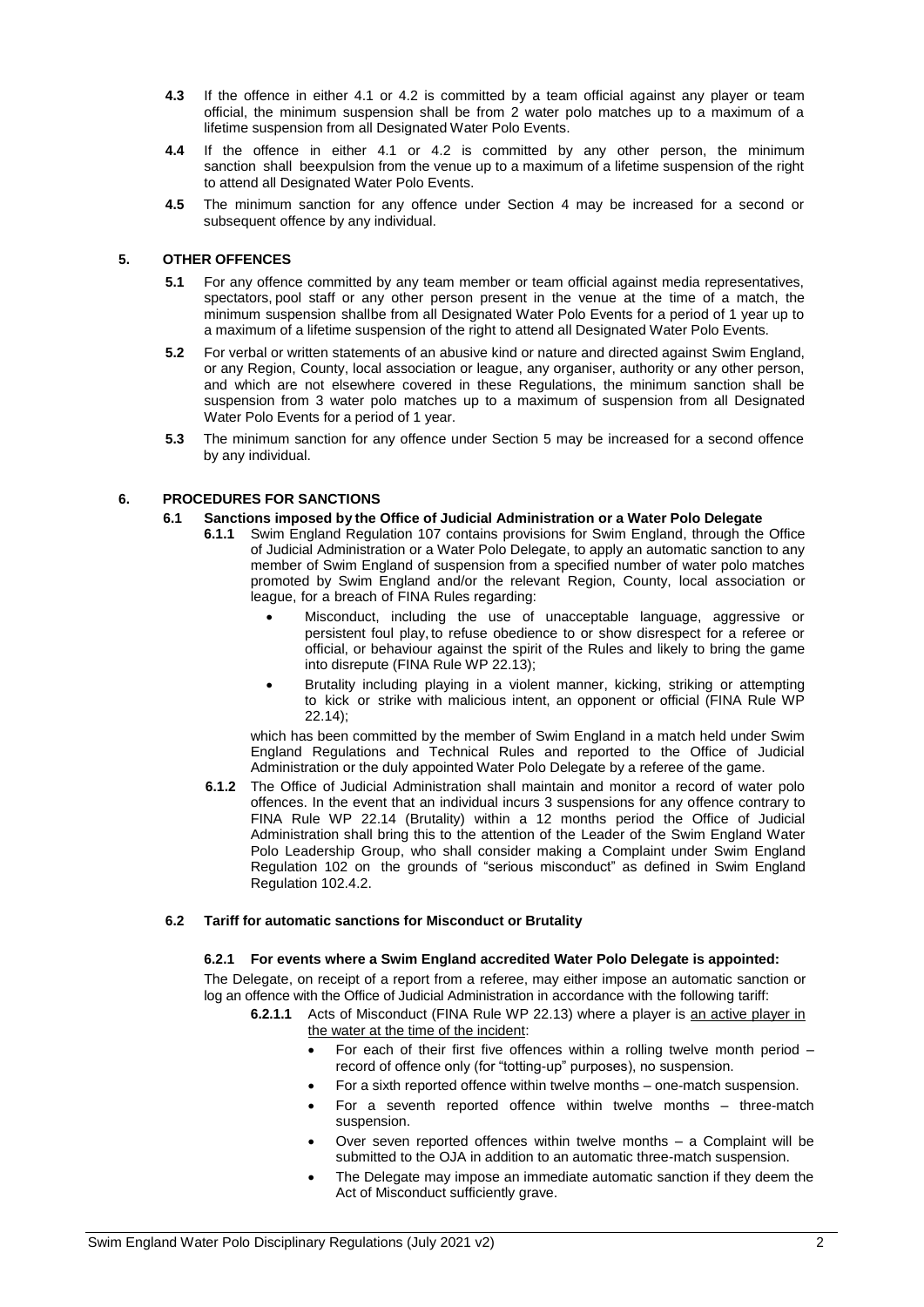- **6.2.1.2** Acts of Misconduct (FINA Rule WP 22.13) where a player is not active in the water at the time of the incident (including substitutes and excluded players):
	- For each of the first two reported offences within twelve months one-match suspension.
	- For a third reported offence within twelve months two-match suspension.
	- For a fourth reported offence within twelve months three-match suspension.
	- Over four reported offences within twelve months a complaint will be submitted to the Swim England Office of Judicial Administration (OJA) in addition to an automatic three-match suspension.
- **6.2.1.3** Acts of Misconduct (FINA Rule WP 22.13) by a coach or other team official, including the receipt of a Red Card:
	- For each of the first two reported offences within twelve months one-match suspension.
	- For a third reported offence within twelve months two-match suspension.
	- For a fourth reported offence within twelve months three-match suspension.
	- Over four reported offences within twelve months a complaint will be submitted to the Swim England Office of Judicial Administration (OJA) in addition to an automatic three-match suspension.
- **6.2.1.4** Acts of brutality against another player (FINA Rule WP 22.14):
	- For the first reported offence within twelve months two-match suspension.
	- For a second reported offence within twelve months three-match suspension.
	- For a third reported offence within twelve months five-match suspension.
	- Over three reported offences within twelve months a Complaint shall be submitted to the OJA in addition to an automatic five-match suspension.

Note: Delegates will be supplied with a list of names and offences recorded in the previous 12 months so that they can summarily impose any increased automatic sanction for a further offence.

#### **6.2.2 For events where a Swim England accredited Water Polo Delegate is not appointed:**

No automatic sanctions will be applied. The referee must complete a Sanction Report form and submit to the Office of Judicial Administration who will apply the above tariff and notify the offender.

#### **6.3 Serious misconduct**

Nothing in the foregoing or in any regulations shall prevent a referee or any member of Swim England making a Complaint about the incident under Swim England Regulation 102.

#### **6.4 Violent acts against Match Officials**

Actual or attempted violent acts against a referee or any other match official shall be the subject of a Complaint to the Office of Judicial Administration. In such cases, and where the reported offence is proven before the Independent Disciplinary and Dispute Resolution Panel, the level of sanction to be applied shall take into account the suggested penalties in Section 3 above.

#### **6.5 Reporting**

- **6.5.1** Reported offences shall apply to an individual regardless of the competition in which the offence occurred.
- **6.5.2** Reported offences shall remain in force for 1 year from the date of the notification confirming the sanction.
- **6.5.3** Reported offences shall remain on file for a period of 6 years from the date of the notification confirming the sanction.

#### **6.6 Rights of Appeal**

- **6.6.1** There is no right of appeal against a summary minimum sanction imposed by a duly appointedWater Polo Delegate.
- **6.6.2** There is a right of appeal ("a water polo appeal") under Judicial Regulation 108.6 against anyautomatic sanction imposed by the Office of Judicial Administration.
- **6.6.3** There is a further right of appeal against the final decision of a Disciplinary Committee on a waterpolo appeal in accordance with Judicial Regulation 108.4.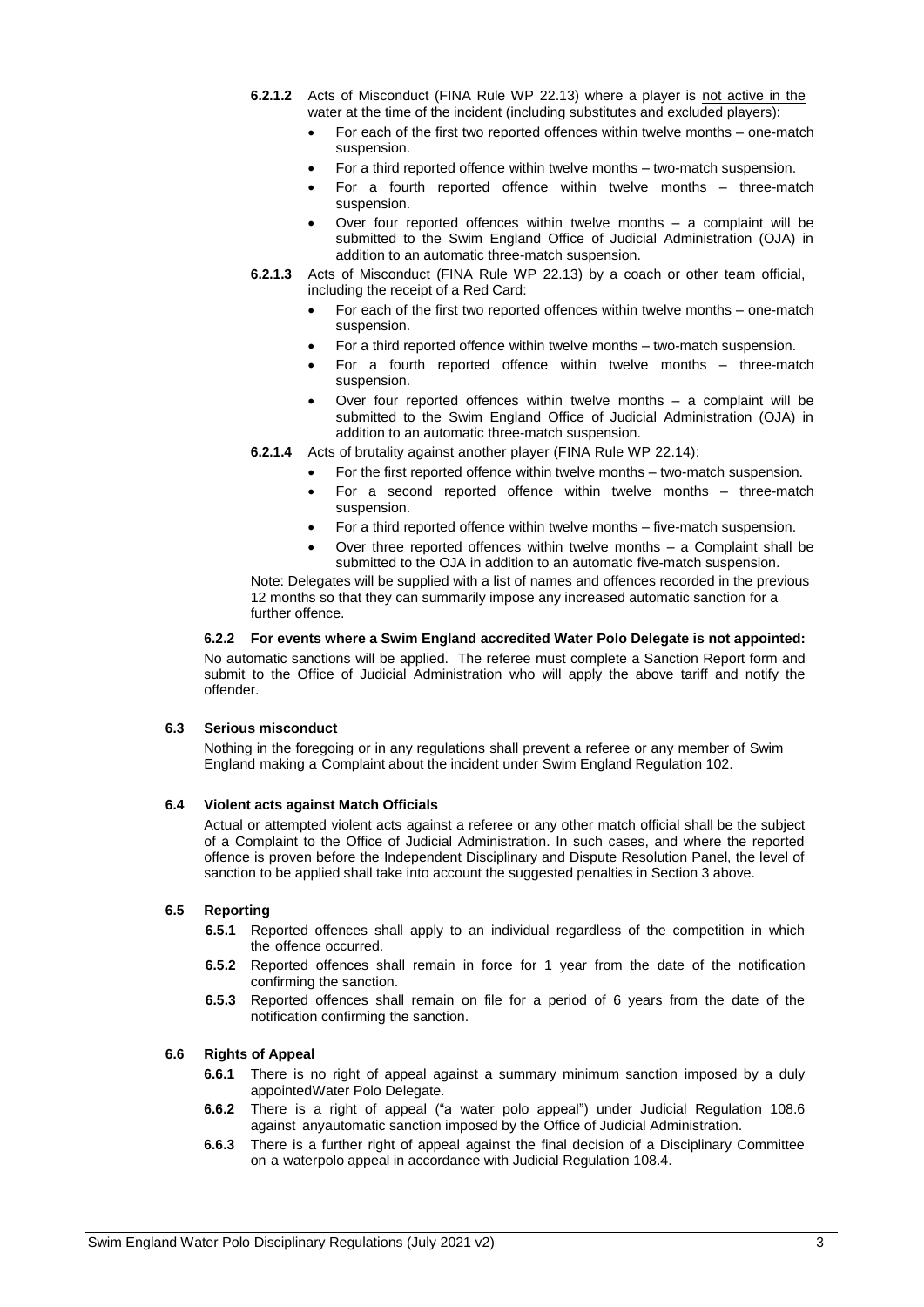## **6.7 Serving suspensions**

- **6.7.1** Suspensions imposed by a Water Polo Delegate shall normally be served in the next following match(es) promoted by the same body that promoted the match in which the suspension was incurred and in which the offender would otherwise have been eligible to participate representing the same club.
- **6.7.2** Suspensions imposed by the Office of Judicial Administration, following a referee's report, shall normally be served in the next following match(es) from the starting date specified in the letter confirming the sanction, promoted by the same body that promoted the match in which the suspension was incurred and in which the offender would otherwise have been eligible to participate representing the same club.
- **6.7.3** In either case:
	- **6.7.3.1** Suspensions shall normally be served in the same team and in the same capacity (player, coach, team official etc.) as that in which they were incurred, subject to the following conditions:
	- **6.7.3.2** If an offender with an outstanding suspension changes their club, for whatever reason, the outstanding suspension shall be served in the next following match(es) promoted by the same body and in which they would otherwise have been eligible to participate for the new club.
	- **6.7.3.3** If the club of an offender with an outstanding suspension, for whatever reason, ceases to be eligible to play in matches promoted by the body that promoted the match in which the offender was suspended, the suspension shall be served in the next following match(es) inthe highest level competition in which the club is entered and in which the offender would otherwise have been eligible to participate.

#### **7. SOME PROVISIONS FOR AND CONSEQUENCES OF AUTOMATIC SUSPENSIONS**

- **7.1** A suspended person may not participate in any way in the match(es) from which they have been suspended. This includes any involvement as a player, team leader, coach, other official or physician of the team from 30 minutes before the start of the match, including any team talk or warm-up or warm-down sessions on land or in the water, until 30 minutes after the conclusion of the match. Neither may they act as a delegate, referee, goal judge or any table official.
- **7.2** A suspended person may not go or remain on the area of the poolside reserved for competitors during this period but, with the agreement of the Delegate (or Referee if a Delegate is not appointed), may watch from the spectator seating on the balcony or, if this is not available, on the poolside always provided that they remain in a location away from the team benches as specified by the Delegate or Referee.
- **7.3** A suspension may only be served in relation to a match that is actually played i.e. both teams have been inthe water at the same time and played against each other. If a match during which a suspension (or part thereof) would have been served is not played, that suspension (or part thereof) is held over until the suspended person's team next plays a match promoted by the relevant body and that part of the suspension is then served. A fixture that has been scheduled but has not been fulfilled for whatever reason does not count towards serving a suspension or any part of it.

# **8. THE USE OF RED AND YELLOW CARDS AGAINST TEAM OFFICIALS**

This Section relates to the use by referees of red and yellow cards against team coaches and other team officials on the team bench.

#### **8.1 Yellow Card**

- **8.1.1** A yellow card is issued as a warning and should be shown only to the team coach. When the coachis shown the yellow card they continue with their responsibilities and privileges, namely to coachthe team, to request the timeouts, and to have the right to move around and up the field of play to the 6m mark nearest their team bench when their team is in attack.
- **8.1.2** A yellow card is not carried forward to subsequent matches or tournaments.

#### **8.2 Red Card**

- **8.2.1** Upon any repetition of misconduct during a match at which they have already been shown a yellow card, the coach shall be shown the red card and shall leave the team bench.
- **8.2.2** A red card may be shown to the coach or other team official without them previously having been shown the yellow card, should the situation warrant immediate suspension.